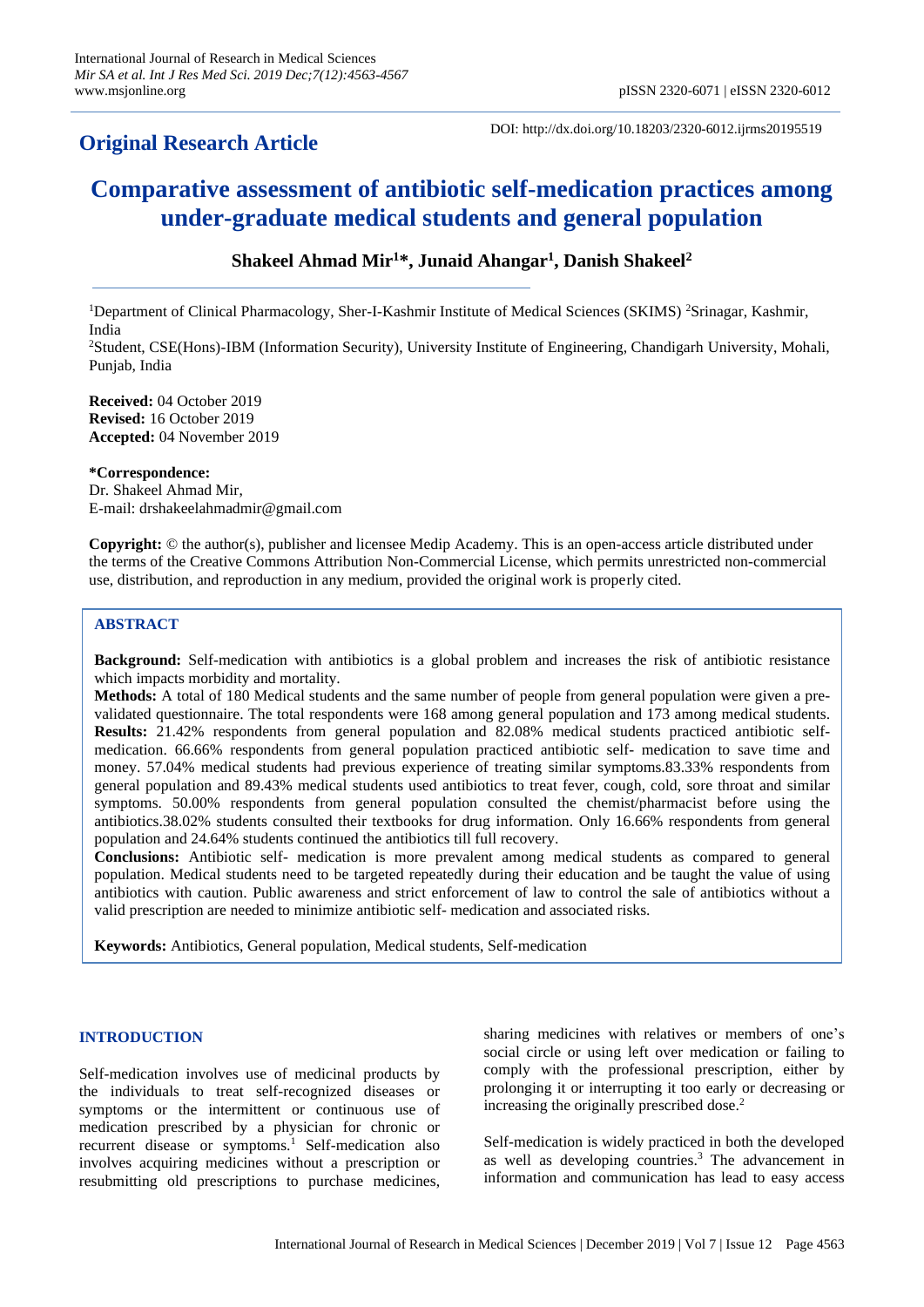to the knowledge about medicines. Easy access to drugs, influence of advertisements and previous experience of treating similar illness have influenced the practice of self-medication.<sup>4</sup> Though Self-medication reduces the burden of governments due to health expenditure linked to the treatment of minor health conditions, yet it is far from being a completely safe practice.<sup>5</sup> Self-medication with antibiotics leads to increased risk of antibiotic resistance. Various studies suggest that there is a considerable use of antibiotics without consulting a physician obtained directly from pharmacy or from left over antibiotics.<sup>6</sup>

Medical students differ from the general population in that they are exposed to knowledge about diseases and drugs and hence are the most vulnerable individuals for self-medication.<sup>3</sup> While responsible self-medication can be used to prevent and treat symptoms and ailments that do not need medical consultation, self-medication with antibiotics without sufficient knowledge may lead to antibiotic resistance which increases morbidity and mortality.

# **METHODS**

The Study Design is descriptive cross-sectional questionnaire based study was conducted in a time span of six months from January 2019 to June 2019.

The study population consisted of undergraduate medical students of a Government Medical College and the people from general population attending different pharmacies to purchase drugs without a valid prescription. A total of 180 Medical students and the same number from general population were given a prevalidated questionnaire. 168 from general population and 173 medical students returned the completely filled questionnaire giving the response rate of 93.33% and 96.11% respectively.

The Study tools a structured questionnaire in Kashmiri, Urdu and English languages was created by reviewing relevant literature and questionnaires used previously in similar studies. The first part of the questionnaire investigated socio-demographic characteristics of the study subjects, such as age, gender, marital status, level of education, and class/grade.

In the second part, attitude and behaviors about antibiotic usage were assessed. The questionnaire was pre-tested for content and design on 10 subjects from each group to clarify any ambiguities and suitable modifications were done. The Sampling method is Simple random sampling.

# *Consents*

The participants were informed about study objectives before data collection, and then their consents were sought and questionnaires were filled only by those who were willing to fill it.

#### *Inclusion criteria*

- Of sound mind
- Can communicate by at least one of the means viz. speaking or writing
- Consuming antibiotics without any valid prescription at time of study or having consumed within past one year

#### *Exclusion Criteria*

- Of insane mind
- Unable to communicate
- Drug consumers, taking antibiotics with a valid prescription

#### *Ethical considerations*

The study was approved by the Institutional Ethics Committee. The anonymity of the participants was maintained, and ethical principles followed. Before the distribution of questionnaires, the background and intentions of the survey were explained, and the participants were encouraged to participate without any undue pressure.

Returning of the completed survey questionnaire by the participants was accepted as consent. Participation was voluntary, anonymous and without compensation.

# *Data analysis*

The analysis was done by combination of manual calculators, Vassar Stats, and SPSS v20. Results were expressed in frequencies and percentages. The questionnaires which were incompletely filled were excluded from the study. Some of the questions had multiple options to choose from; therefore, the sum total of percentages is not always 100%.

# **RESULTS**

The total respondents were 168 among general population and 173 among medical students. In general population,60.11%  $(n=101)$  were males and 39.89  $% (n=67)$  were females. Among medical students 47.97%  $(n=83)$  were males and 52.02%  $(n=90)$  were females.

Among 54.76%(n=92) respondents from general population were unmarried. 100.00% students (n=173) were unmarried.  $21.42 \%$  (n=36) respondents from general population admitted practicing self-medication with antibiotics where as 82.08% (n=142) medical students practiced antibiotic self-medication. (Table 1) 36.11% (n=13) respondents from general population and 21.83% (n=31) medical students practiced selfmedication to save time.  $30.55\%$  (n=11) respondents from general population practiced it to save money. 27.77% (n=10) respondents from general population and 57.04% (n=81) medical students had previous experience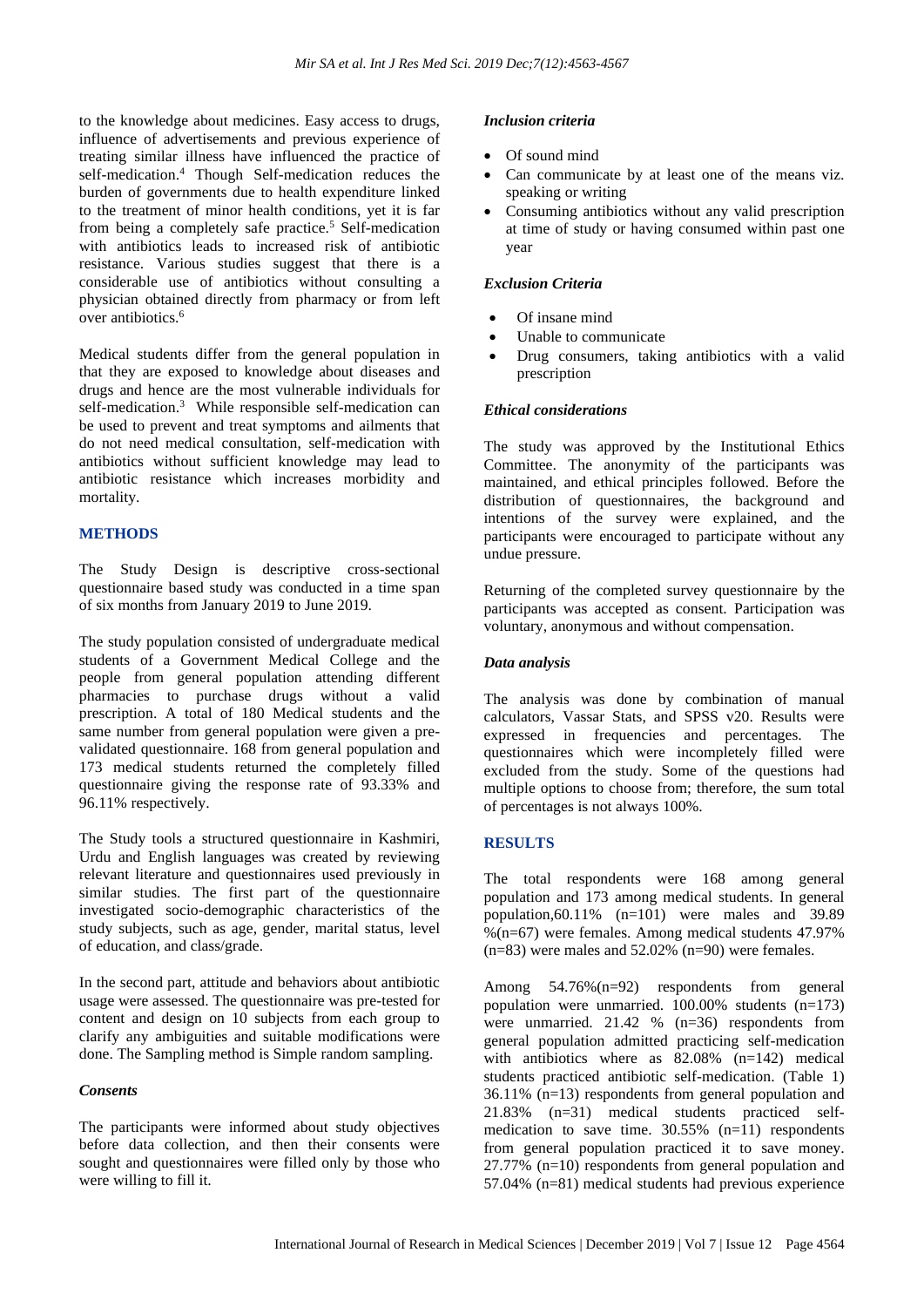of treating similar symptoms or re-submitted a previous prescription to get antibiotics.  $2.77\%$  (n=1) respondents from general population and 21.12% (n=30) students thought that the illness was minor.2.77%(n=1) respondents from general population used antibiotics to avoid hassles of going to the doctor. (Table 2) 83.33% (n=30) respondents from general population and 89.43% (n=127) medical students used antibiotics to treat fever, cough, cold, sore throat and similar symptoms. 25.00% (n=9) respondents from general population and 5.63% (n=8) students used to treat diarrhea and similar other GI symptoms.  $8.44\%$  (n=12) students used antibiotics to treat acne and other skin and soft tissue infections. 2.77% (n=1) respondents from general population and 7.04%  $(n=10)$  students used antibiotics to treat urinary symptoms. 5.55% (n=2) respondents from general population and 5.63% (n=8) students used antibiotics for orodental problems (Table 3).

Among 13.88% (n=5) respondents from general population and 11.97%(n=17) students searched the internet to find out related drug information. 50.00% (n=18) respondents from general population consulted the chemist/pharmacist before using the antibiotic. 22.22% (n=8) respondents from general population and 23.23% (n=33) students made a guess about the antibiotic to be used.16.66% (n=6) respondents from general population and 12.67% (n=18) students consulted their friends or family. 2.77% (n=1) respondents from general population and 11.26% (n=16) students read the package insert for directions. 2.77% (n=1) respondents from general population and 7.04% (n=10) students used the drug under the influence electronic media advertisement.

Among  $38.02\%$  (n`=54) students consulted their textbooks for drug and its dosage. (Table 4) 52.77% (n=19) respondents from general population and 55.63% (n=79) students stopped the antibiotic after disappearance of symptoms. 27.77% (n=10) respondents from general population and 11.26% (n=16) students stopped the antibiotic irrespective of outcome. 16.66% (n=6) respondents from general population and 24.64% (n=35) students continued the antibiotic till full recovery (Table 5).

#### **Table 1: Demographics of study population.**

| <b>Categoery</b>         | <b>General</b><br>population<br>No. (%) | <b>Medical</b><br><b>students</b><br>No. (%) |
|--------------------------|-----------------------------------------|----------------------------------------------|
| <b>Total Respondents</b> | 168                                     | 173                                          |
| Males                    | 101(60.11)                              | 83 (47.97)                                   |
| Females                  | 67 (39.89)                              | 90 (52.02)                                   |
| Age 18-25 years          | 34 (20.23)                              | 173 (100.00)                                 |
| Literate                 | 134 (79.76)                             | 173 (100.00)                                 |
| Married                  | 76 (45.23)                              |                                              |
| Un married               | 92 (54.76)                              | 173 (100.00)                                 |
| Self-medicators          | 36 (21.42)                              | 142 (82.08)                                  |
| Non-self medicators      | 132 (78.57)                             | 31 (17.91)                                   |

#### **Table 2: Reasons for antibiotic self -medication.**

| <b>Reason</b>          | <b>Gen.</b> population<br>no. (%) | <b>Medical</b><br>students $no.(%)$ |
|------------------------|-----------------------------------|-------------------------------------|
| Saves time             | 13(36.11)                         | 31(21.83)                           |
| Saves money            | 11(30.55)                         |                                     |
| Previous<br>experience | 10(27.77)                         | 81(57.04)                           |
| Minor illness          | 1(2.77)                           | 30(21.12)                           |
| Avoids hassles         | 1(2.77)                           |                                     |

#### **Table 3: Diseases /symptoms treated by antibiotic self -medication.**

| <b>Diseases</b><br>treated         | <b>Gen.</b> population<br>no.(%) | <b>Medical students</b><br>$no.(\%)$ |
|------------------------------------|----------------------------------|--------------------------------------|
| Fever, cough,<br>cold, sore throat | 30(83.33)                        | 127 (89.43)                          |
| Diarrhea                           | 9(25.00)                         | 8(5.63)                              |
| Skin infections                    |                                  | 7(4.92)                              |
| Acne                               |                                  | 05(3.52)                             |
| <b>UTI</b>                         | 1(2.77)                          | 10(7.04)                             |
| Orodental                          | 2(5.55)                          | 8(5.63)                              |

#### **Table 4: source of information.**

| <b>Source</b>      | <b>Gen. Population</b><br>No. $(\% )$ | <b>Medical</b><br><b>Students No.</b><br>$($ %) |
|--------------------|---------------------------------------|-------------------------------------------------|
| Internet           | 5(13.88)                              | 17(11.97)                                       |
| Chemist/pharmacist | 18 (50.00)                            |                                                 |
| Self-guess         | 8(22.22)                              | 33(23.23)                                       |
| Family/friends     | 6(16.66)                              | 18(12.67)                                       |
| Package insert     | 1(2.77)                               | 16(11.26)                                       |
| Radio/tv ad        | 1(2.77)                               | 10(7.04)                                        |
| <b>Textbooks</b>   |                                       | 54(38.02)                                       |

NB: due to multiple options respondents could select, sum of % age is not always 100.

#### **Table 5: Mode of terminating antibiotic selfmedication course.**

| <b>Mode of termination</b>                    | Gen.<br>population No.<br>$(\%)$ | Med.<br><b>students</b><br>No. (5) |
|-----------------------------------------------|----------------------------------|------------------------------------|
| After symptoms<br>disappear                   | 19 (52.77)                       | 79 (55.63)                         |
| After few days (despite<br>nature of outcome) | 10(27.77)                        | 16(11.26)                          |
| After complete recovery                       | 6(16.66)                         | 35 (24.64)                         |
| Prolonged use                                 | (2.77)                           | 12 (8.45)                          |

#### **DISCUSSION**

The present study found higher prevalence of antibiotic self-medication among medical students (82.08%). They have easy access to the antibiotics through physician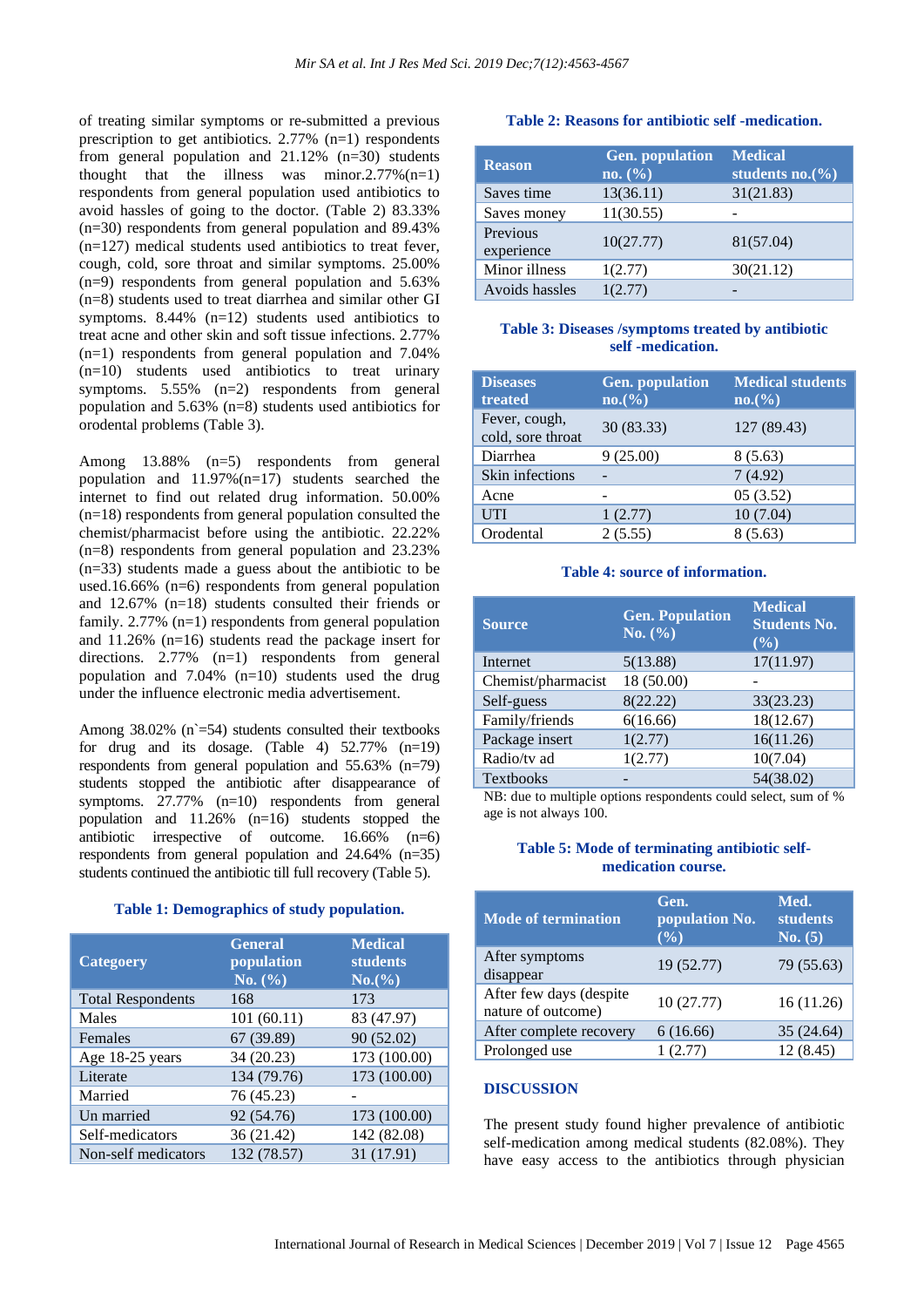samples and "The White Coat" guarantees trouble free access to drugs available in pharmacies.

In India, antibiotic self- medication prevalence among medical students observed in different studies is 57% in Central India and 15.33% in South India.7,8 Prevalence observed among medical students in some other countries is: 30.60% Saudi Arabia9,38.9% Serbia10, 36% Pakistan.<sup>11</sup> In this study antibiotic self-medication prevalence found in general population was 21.42%. The prevalence among general population in some countries is: China 59.5%, Yemen 60%, Greece 74.6%, Iran 53.00%, Sudan 48.1%, Jordan 40.7%, Lithuania 22% and Turkey 19.1%.<sup>12</sup>

In this study the common reasons for self-medication in general population were that it saves time (36.11%) and money (30.55%). But in medical students the common reasons where they had previous experience of treating similar ailment (57.04%) and the disease was minor (21.12%). It shows that medical students self-medicate with antibiotics mostly because they have easy access to information from drug indices, literature, and other medical students to self‐diagnose and self‐medicate. Sonia et al, in a study conducted in Sargodha Pakistan found high consultation cost (75%), minor illness (93%), having experience with same medicine previously (70%), time shortage (59%), as main reasons for self-medication.<sup>13</sup>

In a study conducted in urban areas of Peshawar Pakistan, high cost of health care was mentioned the main reason for self-medication by majority  $(88\%)$ .<sup>14</sup>

In another study conducted in rural areas of Barbanki, India most common reasons for self-medication were time saving (45.2%) followed by high cost of consultation (42.3%), minor illness (39.9%) followed by convenience  $(25.0\%)$ .<sup>15</sup>

The present study reveals that in general population 83.33% used antibiotics to treat fever, cough, cold, sore throat and similar other symptoms. 89.43% medical students used the antibiotics for similar symptoms. The second common illness treated by antibiotic selfmedication was diarrhea in general population (25.00%) and UTI by medical students (7.04%). In a comparative study conducted in Mumbai India among medical students, the common ailments for which self-medication was used were fever (89%), common cold (84%) and headache  $(83\%)$ .<sup>16</sup>

In the present study the major source of information about the drugs was pharmacist for the general population (50.00%) and textbooks for the medical students (38.02%). In another study conducted in Nagpur, India, it was found that majority of students (79.1%) read package inserts and labels and followed the instructions written on them.<sup>17</sup> In another study on medical students conducted in Saudi Arabia, it was found that course textbooks and learning experience was the most important source of drug information among medical students  $(58.0\%)$ .<sup>9</sup>

The present study shows 52.77% respondents from general population and 55.63% medical students discontinued the antibiotics on the disappearance of the symptoms and only 16.66% respondents from general population and 24.64% medical students continued the antibiotic till full recovery. In a study conducted in Ghana, 51% university students continued antibiotics till full recovery.<sup>18</sup>

Summarizing the observations of the present study it was found that antibiotic self-medication is more common in medical students as compared to general population. But the majority in both the groups stop the antibiotics as soon as the symptoms disappear. Pharmacists in general population and textbooks in medical students are the major source of drug information. Fever and respiratory symptoms are the major diseases for which antibiotics were used in both the groups almost equally. Though the antibiotic self-medication is more prevalent in medical students, but the pattern of usage in medical students was found almost similar to general population which is contrary to the expectations as medical students have a better knowledge of consequences of antibiotic misuse and are expected to use the drugs more rationally.

One limitation of this study is recall bias. We tried to minimize it by using a well-structured pre-validated questionnaire. Another limitation is the limited sample size, which we tried to overcome by use of a random sampling method so as to generalize the findings. The present study is a single institution study, and exploratory in nature. It adds to our understating of antibiotic selfmedication patterns in different population groups. It provides a basis for future multi-center confirmatory studies with large sample size.

# **CONCLUSION**

Antibiotic self-medication is a global public health problem and enhances the development of antibiotic resistance. The high prevalence of antibiotic selfmedication among medical students compared to general population is a matter of great concern. They will be this future drug prescribers and health care educators. They need to be targeted repeatedly during their education and be taught the value of using antibiotics with caution. Community pharmacists could play a crucial role in controlling the irrational antibiotic use by general population. Public awareness and strict enforcement of law to control the sale of antibiotics without a valid prescription are needed to minimize antibiotic selfmedication and associated risks.

*Funding: No funding sources Conflict of interest: None declared Ethical approval: The study was approved by the Institutional Ethics Committee*